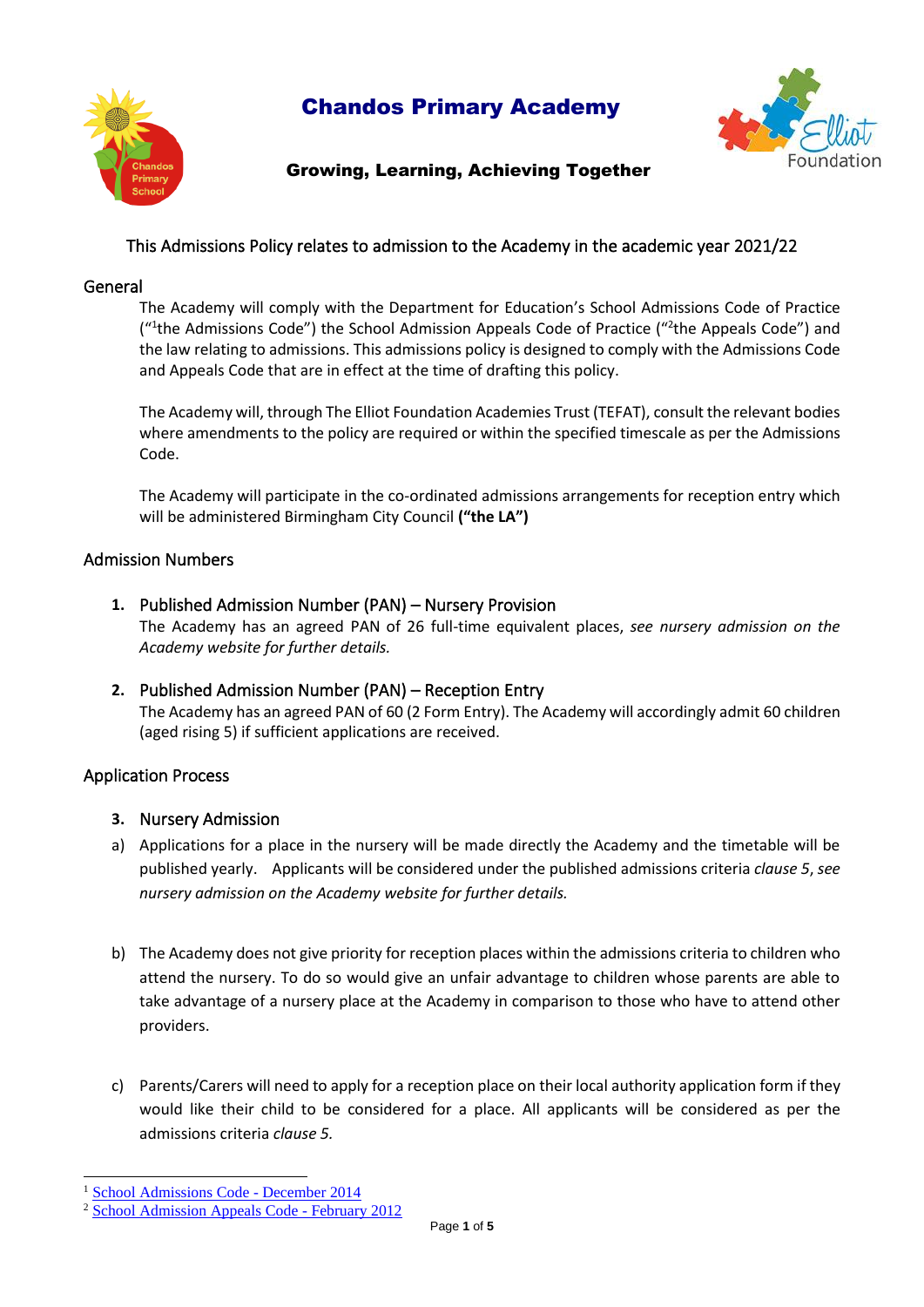# **4.** Reception Admission

Applications for a reception place must be made on the application form provided and administered by the home local authority (*the one that the parent/carer pays council tax to).* For further information on this process please visit the LA website.

The Academy will consider all applications for a reception place under the published admissions criteria *clause 5***.**

# **5.** Admission Criteria

When the Academy is oversubscribed, after the admission of Children with an Education, Health and Care (EHC) plan where the Academy is named, priority for admission will be given to those children who meet the criteria set out below:

- a) A 'looked after child' or a child who was previously looked after but immediately after being looked after became subject to an adoption, child arrangements, or special guardianship order. A looked after child is a child who is a) looked after by a local authority or b) being provided with accommodation by a local authority in the exercise of their social services functions, in accordance with section 22 (1) of the Children Act 1989. *Details of eligibility must be supplied by the allocated social worker or foster carer.*
- b) Children for whom it is essential to be admitted to the Academy because of special circumstances to do with significant medical or social needs, which relate to the child or an immediate member of the child's family. Applications must be supported by medical evidence from a GP or hospital consultant, social worker or similar professional.
	- i *The supporting evidence should set out the particular reason why the Academy is the most suitable and the difficulties that would be caused if the child had to attend another school. This evidence must be sent to the Academy by the application closing date, for the applicant to be considered under this criterion.*
- c) Children who, on the date of application, have a sibling (i.e. a natural brother or sister, or a half brother or sister, or a legally adopted brother or sister or half-brother or sister, or step brother or sister) who is living with them at the same address and on roll of the Academy.
- d) Children of staff, where the member of staff has been employed by the Academy for 2 or more years at the time of application, or the member of staff was recruited to fill a vacant post for which there is a demonstrable skill shortage.
- e) Children living nearest the school. Distances are calculated based on a straight-line measurement between the applicant's home address and the school gate on Vaughton Street South. The LA uses a computerised system, which measures all distances in metres. Ordnance Survey supply the coordinates that are used to plot an applicant's home address.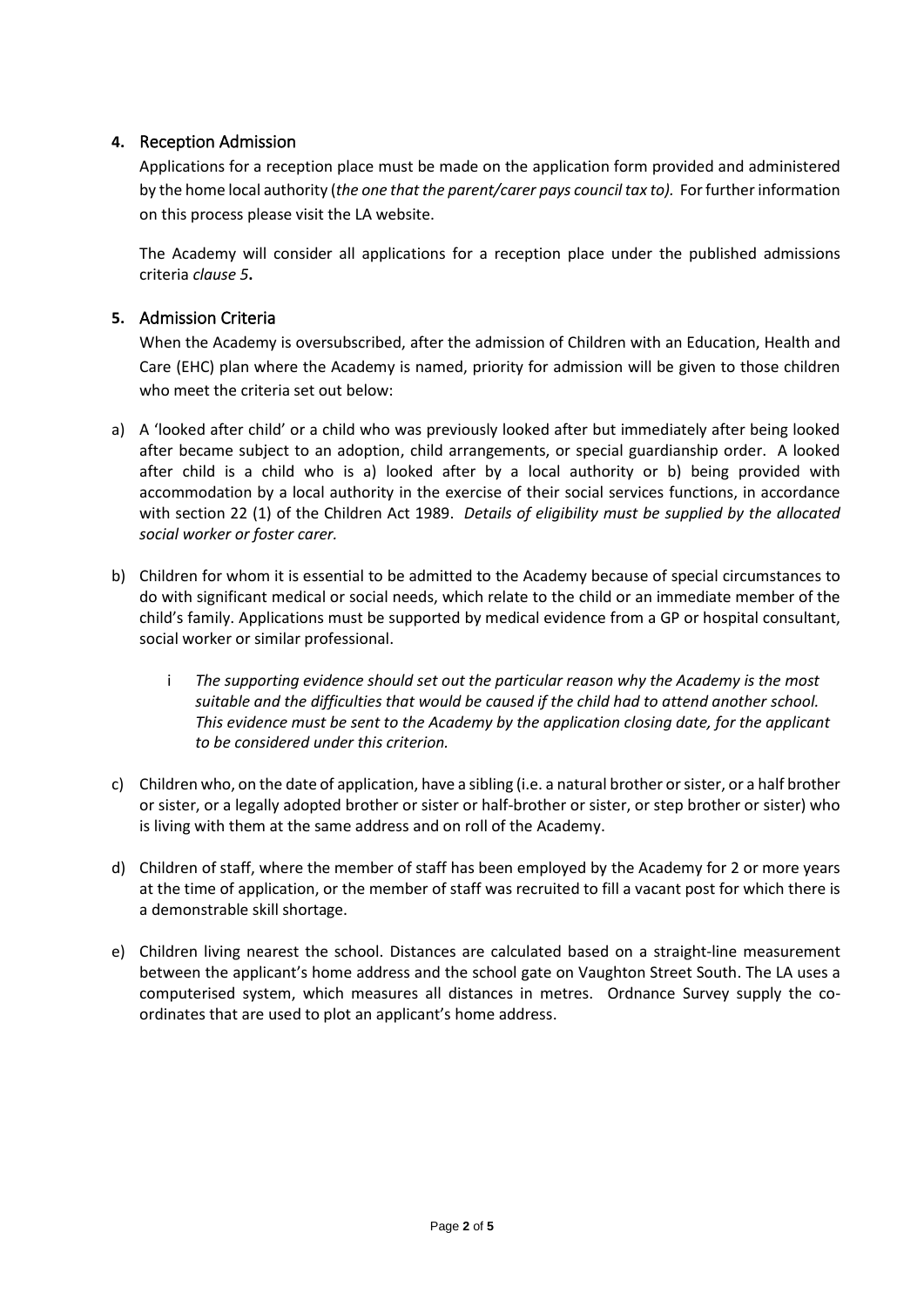# **6.** Additional Information

- a) Accessibility by car or public transport, a childminder's or business address cannot be taken into consideration.
- b) If parents/carers have a genuine 50/50 share care arrangement, then the address of the parent/carer who is in receipt of child benefit or working tax credits will be used for the purpose of the application. In cases where parents are not eligible for these benefits, the address will be that of the parent/carer where the child is registered with a doctor.
- **7.** When a place is offered, proof of eligibility will be required. If false or misleading information is used to gain entry to the Academy, the offer of a place will be withdrawn.

# **8.** Tie Break

#### **Sibling**

If there are more siblings than there are places available, the places will be offered to the siblings who meet clause 5d and 5e in this order.

#### **Distance**

In the event of a tie break under the distance criterion, random allocation will be used, which will be undertaken by a person independent of TEFAT.

#### **9.** Infant Class Size Legislation

The Academy is required to comply with the Infant Class Size requirement which means that it can teach no more than 30 infants per schoolteacher. Our admission number therefore reflects this position. However, if one child of a multiple birth can be accommodated within the published admission number, the Academy will accommodate the other child/children as an exception to the Infant Class Size requirement as per the School Admissions code.

# **10.** Children of Service Personnel (UK Armed Force)

The Academy will consider applications for a place from families of UK Service Personnel (UK Armed Forces) or a Crown Servant returning from overseas as a result of a posting; under the published admissions criteria *clause 5.* The distance measurement used to consider the application will be calculated to the posting address or unit postal address, providing proof of posting is supplied (e.g. a letter that declares the relocation date and unit postal or quartering area address) with the application. Places can be allocated in advance of the family arriving in the area.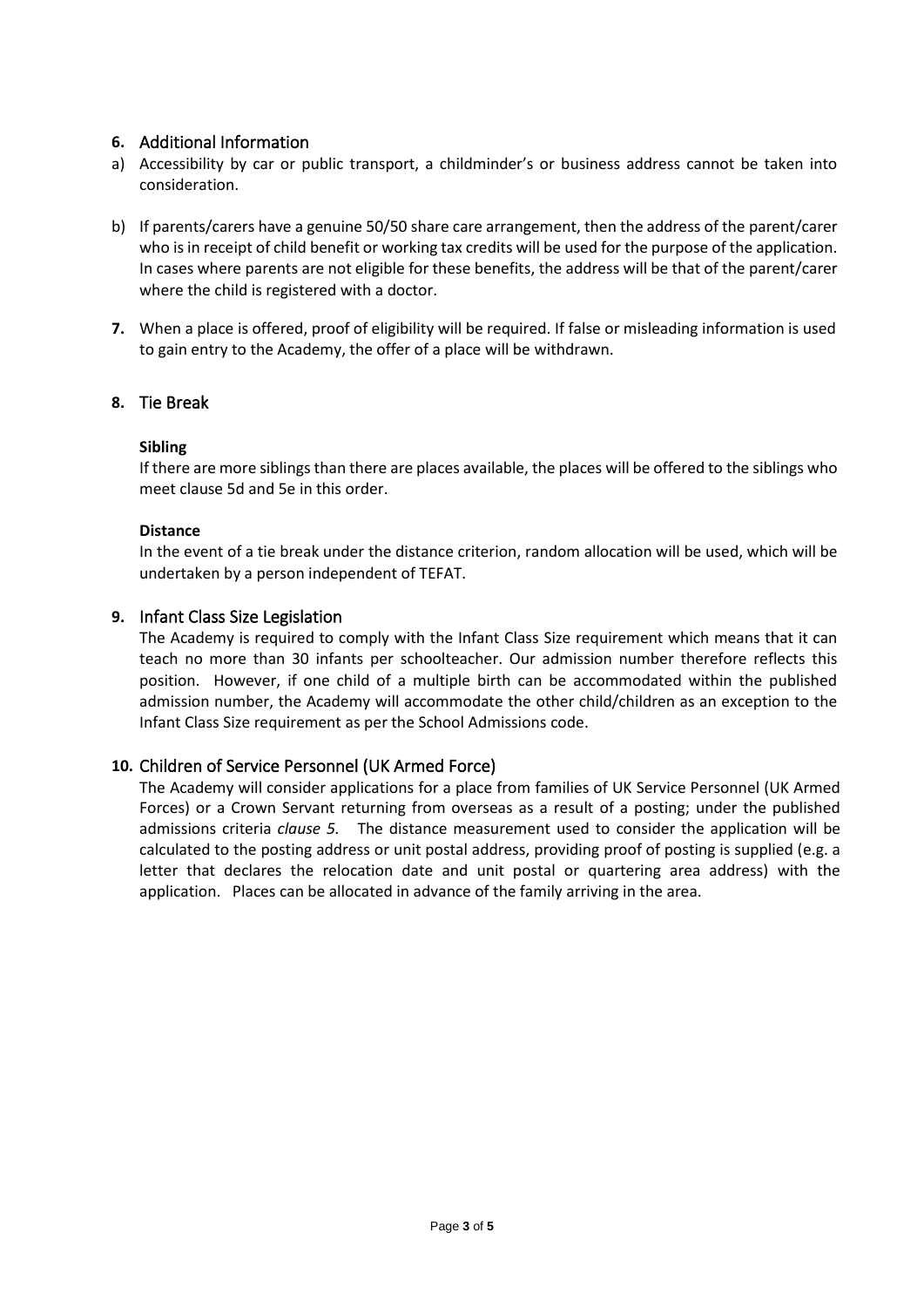# Waiting Lists

### **11.** Nursery

The Academy will operate a waiting list if it receives more applications than there are places available, the list will be open for the whole academic year. Applications will be made directly to the Academy and will be considered under the published admissions criteria *clause 5, see nursery admission on the Academy website for further details.*

#### **12.** Reception

The Academy will operate a waiting list where it receives more applications than there are places available. A waiting list will operate from the day after national offer day until the 31 December of the new academic year. Applicants who have not been offered a place by the Academy or a \*higher preference from their local authority application form preferences will be allocated a place on the waiting list. Parents/Carers of applicants who placed the Academy as a lower preference on the application form and received a higher preference or wish to make a new application should apply to the Academy. *Parents/Carers who would like their child's name to remain on the reception waiting list after the 31 December will need to reapply under the In-year waiting list process set out in clause 13.*

*\*Higher preference – an applicant has been offered a place at a school that the parent/carer placed higher on the application form than their preference of the Academy.* 

#### **13.** In Year

The Academy will operate a waiting list for applications submitted for years  $1 - 6$  and reception after 31 December. Applications are made directly to the Academy by completing an in-year application form available from the Academy. The Academy will consider all such applications and if the year group applied for has a place available admit the child, unless one of the permitted reliefs applies. If more applications are received than there are places available, the admissions criteria *clause 5* will be applied. The waiting list will operate for the full academic year.

**14.** The date of application will not be taken into consideration for all waiting lists as the applicant's position will be determined solely in accordance with the oversubscription criteria set out in *clause 5*. If at the end of the academic year a parent/carer would like their children to be considered for entry to the subsequent year group, they will be required to apply afresh.

#### **15.** Appeals

Where an application to the Academy is declined, parents/carers have the right to appeal to an independent appeal panel except when applying to the nursery. The Academy will provide guidance for parents/carers on how the appeal process works and a named contact who will be able to answer any questions or queries. A timetable for appeals will be published by the date specified in the Appeals Code.